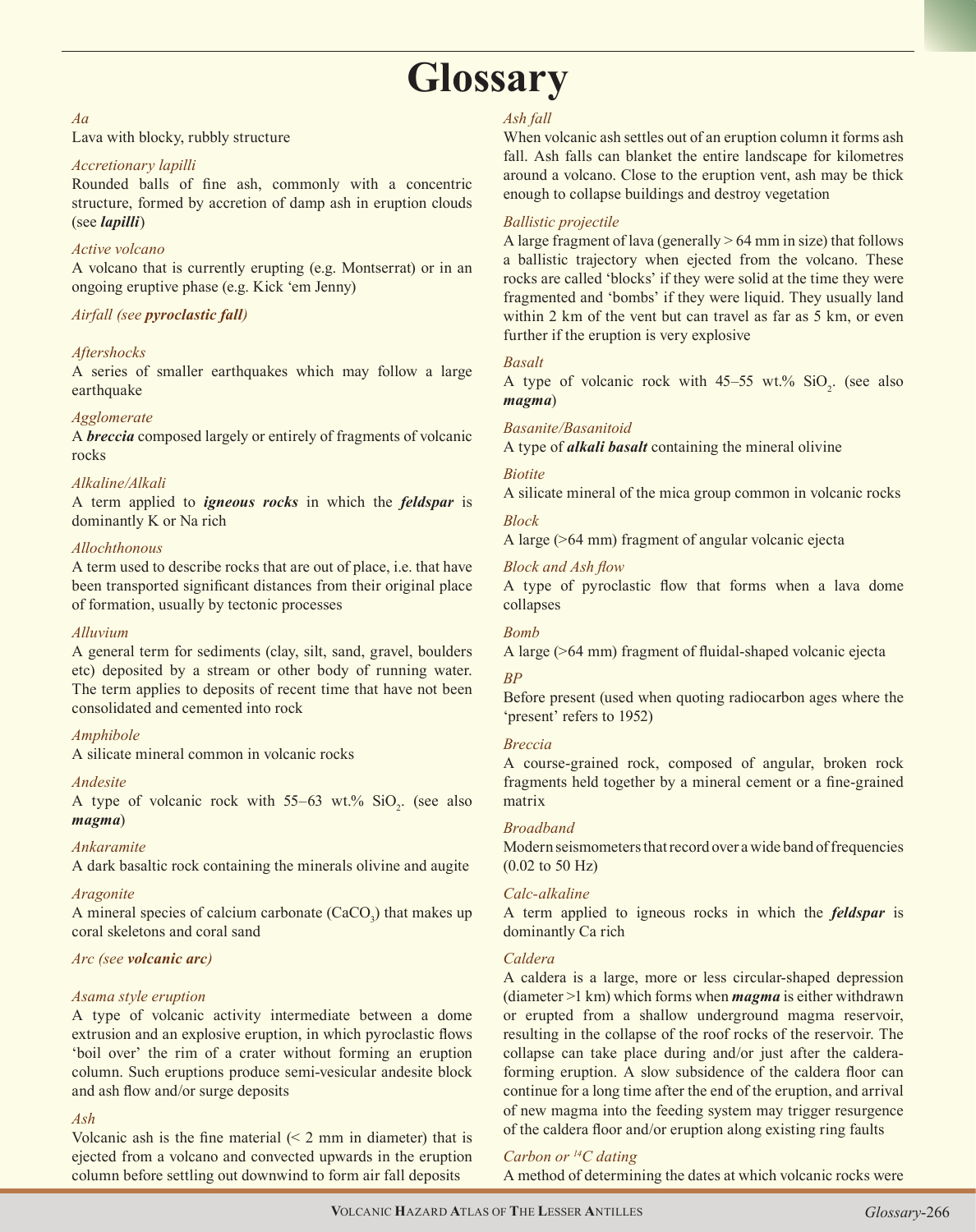erupted based on the analysis of material that was previously alive (e.g. charcoal)

#### *Carbonate platform*

Shallow, extensive, flat, offshore areas where both biological and non-biological carbonates (minerals containing  $CO_3^2$  in combination with Ca and Mg, e.g.  $CaCO<sub>3</sub>$ ) are deposited

#### *Clinopyroxene*

A silicate mineral common in volcanic rocks

## *Columnar jointing*

A type of structure seen in outcrops of volcanic rocks (mostcommonly lava flows) in which the rock is broken into a closely packed series of hexagonal columns, usually as a result of contraction during cooling of the lava

## *Conjugate faults*

A term describing two faults that formed at the same time but are aligned in different directions

#### *Conglomerate*

A type of sedimentary rock comprising rounded fragments of water-worn rock or pebbles cemented together

#### *Coulee*

A long winding channel cut through lava formations

#### *Cretaceous*

A period of geologic time that extends from 136 to 64 million years ago

#### *Cryptodome*

A mound caused by the accumulation of viscous *magma* just beneath the surface

## *Cumulate blocks*

Fragments of *igneous rock* made up of aggregates of crystals that formed in a plutonic environment

## *Dacite*

A type of volcanic rock with 63–70% SiO<sub>2</sub>. (see also **magma**)

## *Dead volcano*

A volcano that scientists believe no longer has the ability to erupt again is sometimes referred to as 'dead'

## *Debris avalanche*

A debris avalanche is a sudden and rapid movement of rock and other debris (e.g. vegetation) driven by gravity. It may result from the collapse of the side of an oversteepened volcano or gravitational collapse of unconsolidated sediments. Depending on their scale, debris avalanches may destroy everything in their path. They can occur during volcanic eruptions or when a volcano is not actively erupting. They are one of the most hazardous but least common volcanic events

## *Dike (also 'dyke')*

A tabular shaped intrusive *igneous rock* that cuts across bedding or other structural features of the surrounding rock

## *Disconformity*

A geologic surface that separates younger strata from older strata and represents a time of non-deposition, possibly combined with erosion

#### *Distal*

A term that means 'far away from the source' (cf *proximal*)

#### *Earthquake swarm*

A group of many shallow earthquakes of similar size occurring closely clustered in space and time with no dominant main shock. Earthquake swarms may indicate that *magma* is moving beneath a volcano, and often precede volcanic eruptions in the Lesser Antilles. (see also *volcanic earthquake*)

#### *EDM*

**E**lectronic **D**istance **M**easurement is a technique for monitoring ground deformation at volcanoes by measuring precise distances using electromagnetic radiation

#### *Effusive eruption*

Effusive eruptions occur when molten rock (*magma*) reaches the Earth's surface and erupts passively, producing lava flows and lava domes. They generally occur when the gas content of the magma is low. Basaltic magmas tend to erupt effusively and produce lava flows. The dominant style of the ongoing eruption of the Soufrière Hills Volcano in Montserrat has been the effusive eruption of lava leading to the formation of a lava dome

#### *Eocene*

An epoch of geologic time that extends from 54 to 38 million years ago

#### *Epicentre*

The point on the surface of the Earth directly above the *hypocentre* (or focus) of an earthquake

*Eruption (see volcanic eruption)*

#### *Eruption column*

A turbulent, buoyant mixture of hot volcanic particles and gases ejected explosively from a volcano

#### *Eruption column collapse*

The collapse of an eruption column occurs when the density of the volcanic particles entrained in the column exceeds the upward buoyancy of the column. The volcanic particles fall back down to the ground under the influence of gravity and can form pyroclastic flow, surge and fall deposits

#### *Explosive eruption – 3 types*

An explosive eruption involves the rapid expansion of gas causing the surrounding rock or magma to fragment explosively. There are 3 types of explosive eruptions:

#### Magmatic eruptions

Explosive magmatic eruptions occur when dissolved gases in a rising *magma* expand to form gas bubbles which then burst as the magma nears the Earth's surface, leading to explosive fragmentation of the magma. The bigger fragments are ejected ballistically while the smaller fragments may be transported vertically into the atmosphere to form an eruption column. The collapse of an eruption column can result in the formation of energetic pyroclastic flows and surges, as well as abundant airfall. Several magmatic explosions have occurred during the ongoing eruption of the Soufrière Hills in Montserrat, and this is the type of eruption that produced the Roseau Tuff in Dominica, and the Choiseul and Belfond pumice deposits in Saint Lucia.

#### Phreatomagmatic eruptions

Phreatomagmatic eruptions occur when magma comes into contact with water causing the water to flash to steam. The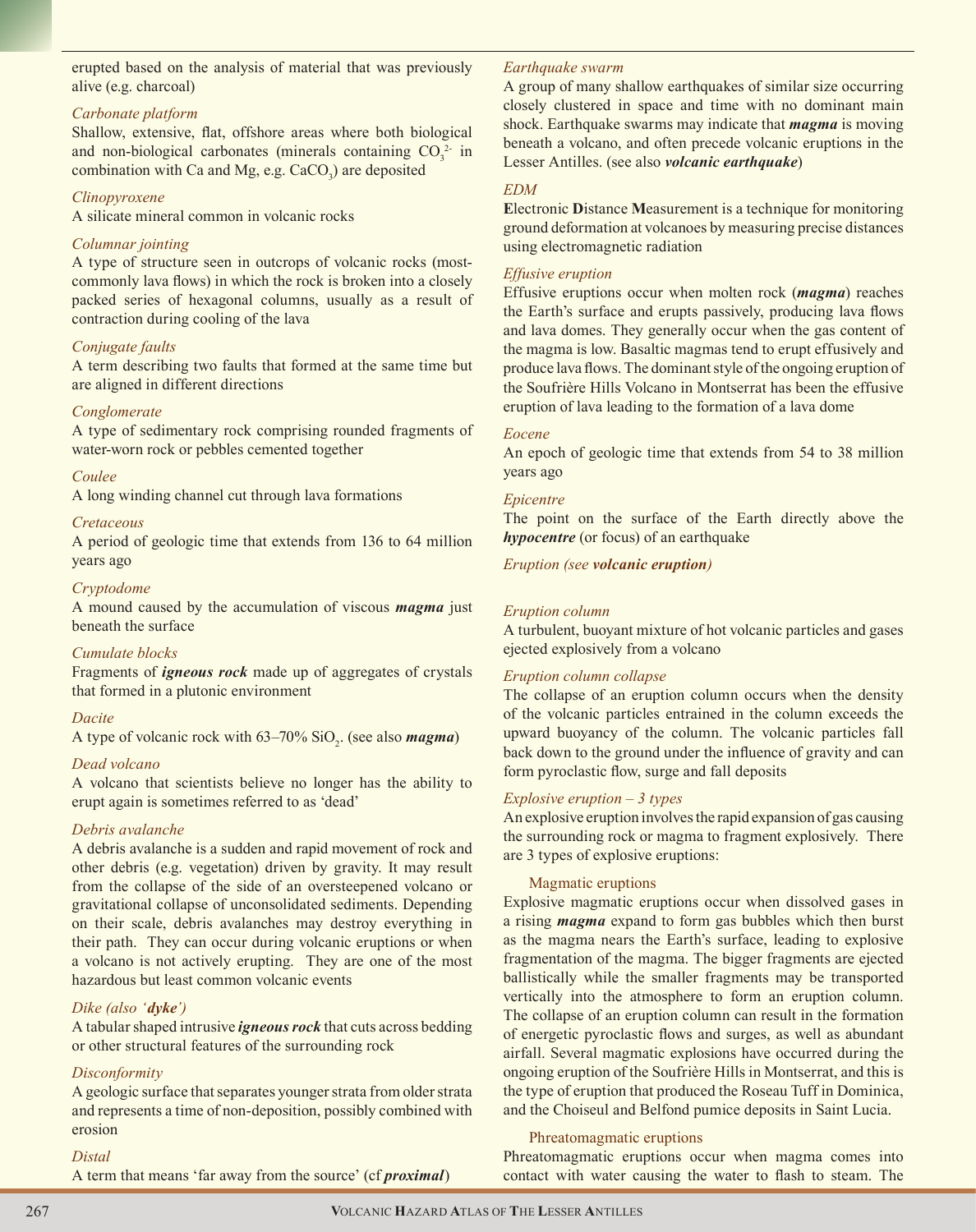expanding steam disrupts not only the pre-existing solid rock but also the magma itself so that the fragments thrown out are a mixture of broken-up old rocks and fragmented magma. Like magmatic eruptions, phreatomagmatic eruptions can produce ash fall, pyroclastic flows and pyroclastic surges. The 1979 eruption of the Soufrière of St. Vincent began as a phreatomagmatic eruption and this is also the predominant eruption style of the Kick 'em Jenny submarine volcano

#### Phreatic eruptions

Phreatic eruptions occur when confined, sub-surface geothermal waters are heated to temperatures above their boiling point and flash to steam, thereby expanding to form an explosion. Such eruptions eject abundant hot steam, hot water, mud and old rock debris in to the air. In some cases the mud and water ejected may be acidic. No new magma is involved in a phreatic eruption, although the heat needed to flash water to steam and thus generate a phreatic eruption is often provided by an underlying magma body. In some instances, particularly if they occur in a sequence, phreatic eruptions may herald the arrival of an actual magmatic eruption. In the Eastern Caribbean, there have been numerous phreatic eruptions, e.g. the 1976-1977 eruption of La Soufrière in Guadeloupe, the 1880 and 1997 eruptions in the Valley of Desolation in Dominica and the 1766 eruption at Sulphur Springs in Saint Lucia

## *Extensometry*

A technique used to monitor ground deformation at active volcanoes

## *Feldspar*

A common rock-forming silicate mineral

*Fluviatile (also 'fluvial')* Of, found in, or produced by a river

## *Focal depth*

The depth from the *epicentre* to the *hypocentre* of an earthquake

## *Foraminifera*

A type of small marine animal often present as micro fossils in rocks

#### *Forecast*

A comparatively imprecise statement of the time, place, and nature of expected activity. Forecasts can be further subdivided into long- and short-term forecasts. Long-term forecasts are those that pertain to the coming years, decades or longer. Most hazard assessments (including those in this atlas) are essentially long-term hazard forecasts. Short-term forecasts are those that pertain to the coming hours, days and weeks, and are usually issued when unrest is escalating sharply, or a hazardous eruption has just begun. (cf. *prediction*)

## *Fractionation*

The process of changing the composition of a *magma*, usually by crystallisation of minerals during cooling

## *Fumarole*

Fumaroles are cracks or openings in the ground through which volcanic gases from beneath the Earth's surface escape. Monitoring of fumaroles by analysing the gases and measuring temperatures may be useful in predicting volcanic eruptions.

Volcanic gases are often acidic, and condensation of the gases can lead to alteration and dissolution of rock near the surface, making areas surrounding fumaroles prone to collapse or subsidence

#### *Garnet lherzolite*

An *ultrabasic* rock containing the mineral garnet

#### *Geothermal activity*

Activity related to heat generated by the interior of the Earth. Typical features are hot springs, geysers, *fumaroles* and bubbling mud pools

#### *Geothermal system*

A concentrated zone of geothermal activity. Geothermal systems form when rainwater seeps into the ground where it is heated by hot rock. The hot water becomes buoyant, and rises back to the surface along cracks. In some places the water is heated so much that it rises as steam. Geothermal systems consist of a heat source, permeable rock and water. They are usually found in volcanic areas, but can also occur in areas where there is no volcanic activity (along fault zones for example)

## *GPS*

GPS stands for **G**lobal **P**ositioning **S**ystem. This is a geophysical technique used to accurately determine the locations of specific points in three dimensions. Very small (mm scale) changes in the locations of these points can be recorded over time

#### *Graben*

A sunken area (depression) between two roughly parallel faults formed as a result of extension, or pulling, of the crust. The faults converge toward one another below the surface, so that they look like the letter "V" in cross section

## *Harmonic tremor*

A continuous release of seismic energy, detected by *seismographs*, typically associated with the underground movement of magma

*Hazard (see volcanic hazard)*

## *Hazard maps*

A volcanic hazard map is a graphical representation of the areal distribution of the various hazards to which the territory on and around a volcano would be exposed in the event of a renewal of volcanism, generally in the short to mid term; i.e. in years or tens of years. It is the basic tool used by civil authorities to evaluate volcanic risk and plan risk mitigation actions and can provide valuable input into land-use planning during periods of quiescence at a given volcano

## *Holocene*

A period of geologic time that spans the last 10,000 years

## *Hornblende*

A silicate mineral common in volcanic rocks

## *Hyaloclastite*

A deposit containing fragments of volcanic glass formed by non-explosive or explosive shattering, usually as a result of magma coming into contact with water

*Hydrothermal activity*  Activity related to hot water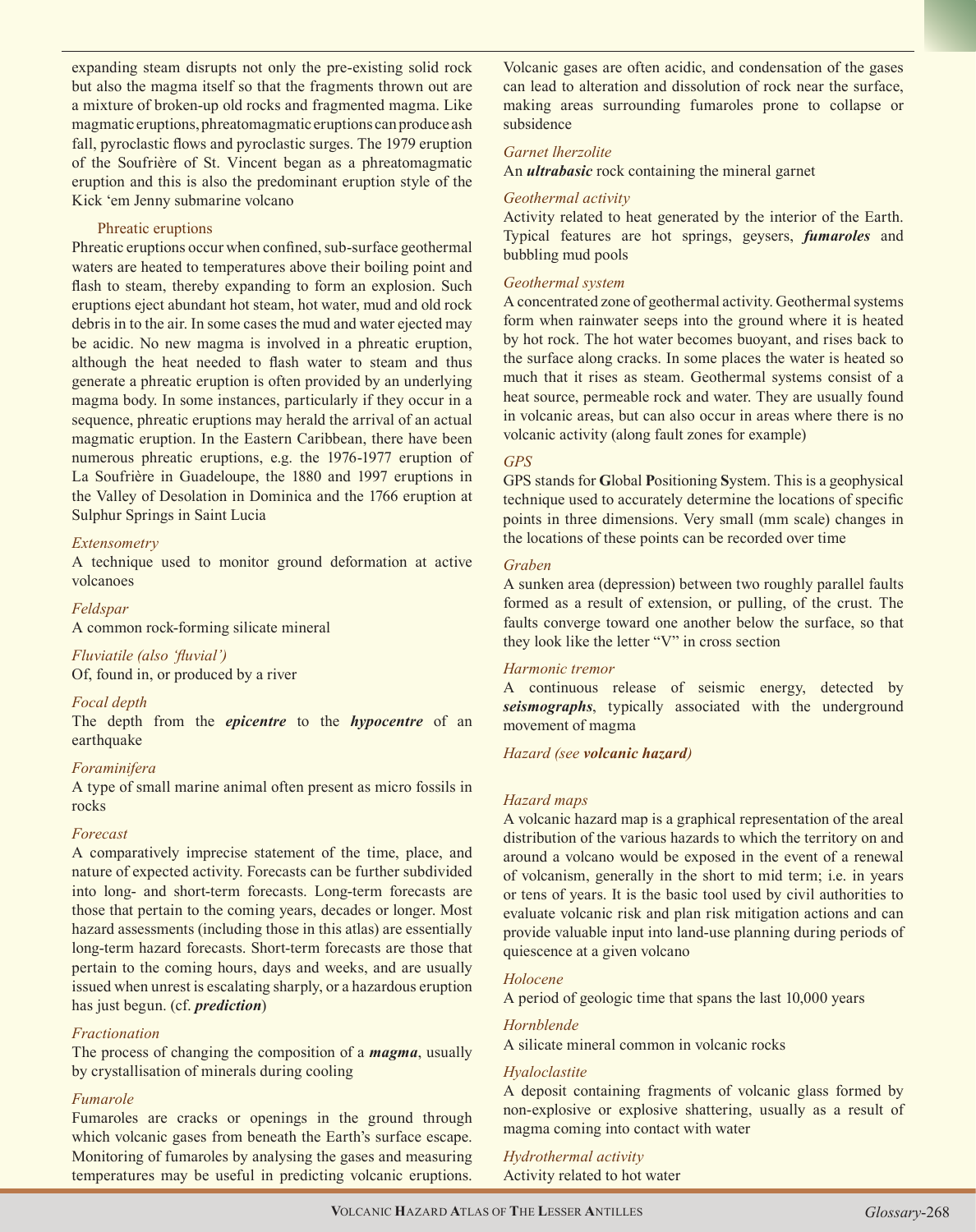#### *Hydrothermal alteration*

When hydrothermal water (hot water) moves through rocks beneath the surface, chemical reactions between the water and the rocks occur. These chemical reactions change (or alter) the rocks by destroying original minerals and depositing new minerals. Hydrothermally altered rocks commonly have white, yellow, orange or red colouration and may be softer than unaltered rocks

#### *Hydrothermal eruption*

A hydrothermal eruption is an eruption of steam and rocks whose energy derives solely from the internal dynamics of a geothermal system, i.e. no magma is involved. Such eruptions are common in active geothermal fields and can be locally very destructive, causing loss of life and damage to structures. They have been known to eject clasts up to 2-3 m in diameter up to several hundred meters from the vent, and may produce craters and deposits known as hydrothermal eruption breccias. They form when water flashes to steam which erupts, cracking (brecciating) rocks and ejecting them at the surface. Such eruptions are usually triggered by local depressurisation, e.g. due to earthquakes or the sudden release of overburden from landsliding. They can also be triggered if the system becomes sealed or covered, allowing internal pressures to increase and become greater than that of the surrounding rock. This sealing can occur naturally (e.g. if silica precipitates from geothermal waters to form an impermeable deposit) or by man (e.g. if asphalt or concrete slabs are placed over geothermal features). A hydrothermal eruption may last for several days, and continue until the steam forms too slowly to provide sufficient lifting power to eject rocks from the crater, although steam may continue to be discharged for up to several years after the hydrothermal eruption has ended. Hydrothermal eruptions may cause major changes to the hydrology of the geothermal field

#### *Hypersthene-normative*

Said of an igneous rock that contains hypersthene, one of the rock-forming pyroxene minerals, in its calculated "*norm*"

## *Hypocentre (focus)*

Most earthquakes result from sudden breakage of rock within the Earth. The point at which the breakage starts is called the hypocentre or focus of the earthquake

#### *Igneous rocks*

One of the three main groups of rocks (the others being sedimentary and metamorphic). Igneous rocks originate from *magma*, and may be either extrusive or intrusive (*plutonic*)

#### *Ignimbrite*

A pyroclastic deposit primarily comprising ash and pumice that forms as a result of a large, explosive eruption that generates pyroclastic flows

#### *Isopach*

A line joining points of equal thickness

#### *Jurassic*

A period of geologic time that extends from 135 to 195 million years ago

#### *ka*

Thousand years

#### *Lapilli*

The pyroclastic fragments ejected from a volcano that are between 2 and 64 mm in diameter

#### *Lahar*

A lahar is a rapidly flowing dense mixture of rock debris and water originating from a volcano. Also known as 'mudflows' or 'debris flows', lahars resemble the behaviour of wet concrete as they flow. The source of the water may be a crater lake, heavy rain or snow. The loose ash and volcanic fragments are transformed into a dense fluid-rock mixture that rushes down the slopes of a volcano and into surrounding valleys. Lahars are destructive to everything in their path, and the threat from lahars may last for years after an eruption has ended

#### *Lateral blast*

A lateral blast is a laterally directed volcanic explosion of rock fragments and gas that explodes outwards at high velocity from the side of a volcano. It can affect a 180° sector and extend up to 30 km outward from the volcano. Lateral blasts are not affected by topography and can develop without warning. These types of eruptions are rare but can be triggered by failure of newly erupted lava domes or by the collapse of a large portion of the volcanic edifice

#### *Laterite*

A deposit of hydrated iron oxides formed as a result of rock leaching, that typically forms in tropical regions with a pronounced wet and dry season

#### *Lava*

Magma that erupts passively at the Earth's surface

#### *Lava dome*

A bulbous mass on a volcano produced when thick, viscous ('sticky') lava is slowly squeezed from the vent. The steep sides of lava domes often become unstable and can collapse, causing a type of small pyroclastic flow known as a block and ash flow. Lava domes are abundant in the Lesser Antilles and their collapse has caused significant loss of life

#### *Lava flow*

A lava flow is a hot stream of molten rock that travels down valleys on the slopes of a volcano. The distance lava flows travel depends on the viscosity ('stickiness') of the lava. If the lava is viscous (sticky), it cannot flow easily so it tends to form short thick lava flows or pile up around the vent to form a hill, or lava dome. Lava flows destroy everything in their path and can cause forest fires

## *Lightning strikes*

Powerful displays of lightning can occur during volcanic eruptions. Such lightning results from friction between ash, rock fragments, steam and gases in the eruption cloud. Lightning strikes can pose a threat to life and property and disrupt communication systems. Atmospheric effects in the eruption column would generate frequent lightning strikes to about the radius of the ballistic trajectories

#### *Lithified unit*

A term used to describe a unit that has undergone the process of lithification, i.e. the formation of a massive rock from a loose sediment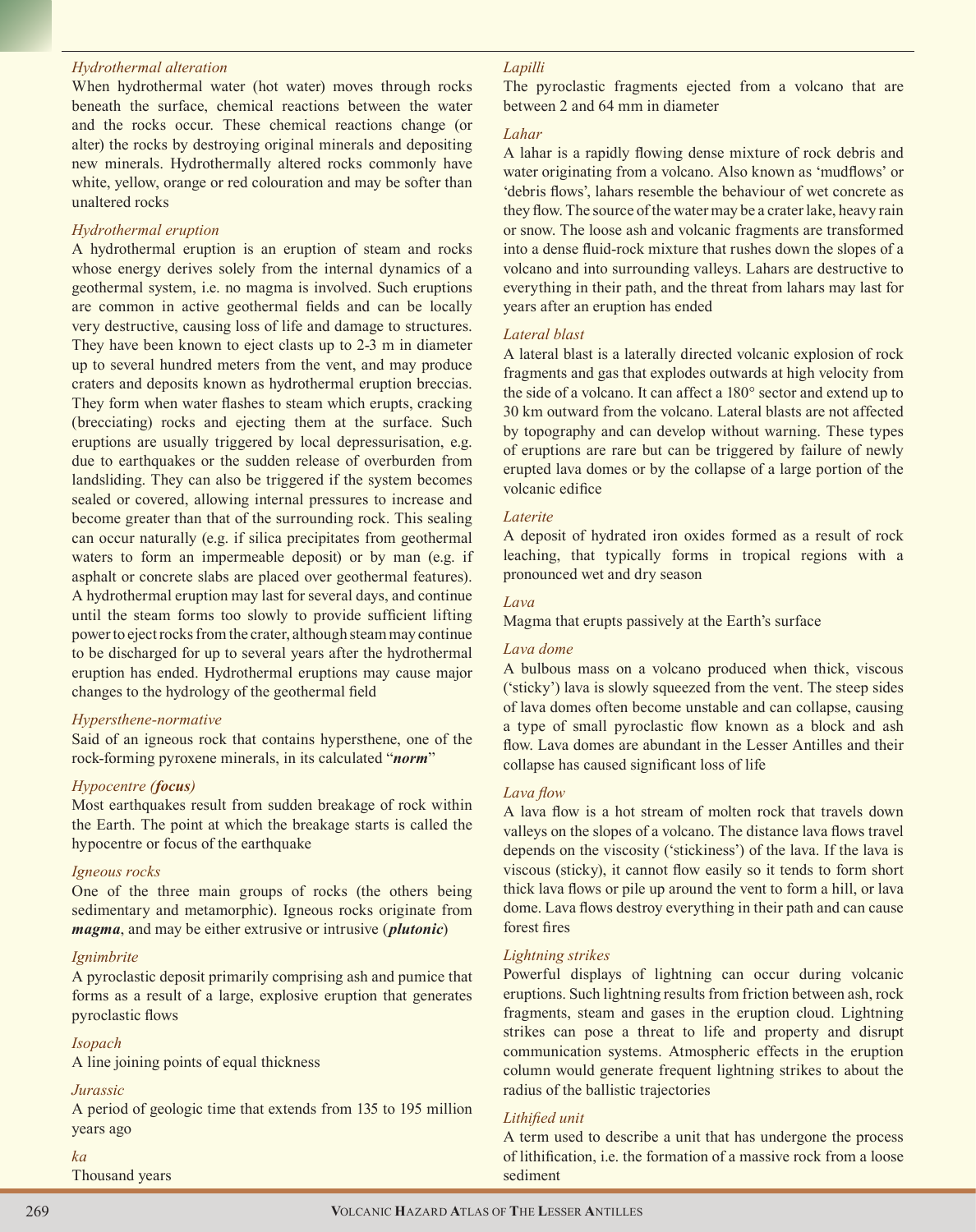## *Lithologic unit* A rock unit

## *Lithosphere*

The rigid outermost part of the Earth

## *Live volcano*

A volcano that is currently erupting or that scientists believe has the capacity to erupt again is sometimes referred to as 'live'

## *Ma*

Million years

## *Maar*

A flat-bottomed roughly circular crater, often filled with water, that formed during shallow explosive interaction between magma and groundwater

## *Mafic*

A general term used to describe ferromagnesian ('dark') minerals, or rocks containing these minerals; mafic lava has a silica content of less than about 55 wt. %

## *Magma*

Magma is a mixture of molten rock, crystals and gases present beneath the Earth's surface. It usually accumulates in magma chambers before erupting at the surface. Magma is divided into types according to silica  $(SiO_2)$  content, which controls viscosity (ease of flowing) and hence influences eruptive styles. The most silica-poor (45–55 wt.% SiO<sub>2</sub>) fluid magmas are called **basaltic** magmas. *Andesitic* and *dacitic* magmas have intermediate compositions (55–63 wt.% and 63–70%  $SiO_2$ , respectively). The most silica-rich, viscous magmas ( $> 70$  wt.%  $SiO<sub>2</sub>$ ) are called *rhyolitic* magmas

## *Megabreccia*

A megabreccia is an extensive *breccia* that contains large clasts

## *Mezosoic*

An era of geologic time that extends from 230 to 70 million years ago

## *Microgravity*

Microgravity monitoring involves the measurement of small changes in the value of gravity at a network of stations

## *Microphyric*

A term describing the texture of a fine-grained igneous rock

## *Miocene*

An epoch of geologic time that extends from 26 to 7 million years ago

## *Modified Mercalli Intensity (MMI)*

The MMI is a value assigned to a specific site or location after an earthquake, which gives an indication of the observed level of intensity and which is based on a scale that ranges from imperceptible shaking to catastrophic destruction

## *Monogenetic volcano*

A volcano that erupts only once

## *Ne-normative*

Said of an igneous rock that contains nepheline, a silica-poor mineral, in its calculated "*norm*"

## *Norm*

The norm is a rock-classification method sometimes used

for *igneous rocks*, which is based on expressing chemical composition in terms of a series of arbitrarily selected minerals

## *Nuée ardente*

An incandescent cloud of gas and volcanic ash emitted during an explosive volcanic eruption. These days more commonly called pyroclastic flows

## *Obsidian*

A black volcanic glass, usually of rhyolitic composition, formed by rapid cooling of viscous lava

## *Oligocene*

An epoch of geologic time that extends from 38 to 26 million years ago

## *Paleosol*

An ancient or fossil soil horizon

## *Pelean style eruption*

A type of eruption typified by phreatic/phreatomagmatic explosions followed by dome growth which is continually interrupted by pyroclastic emissions through and around the dome, and gravitational collapse of the dome. The type example of this eruption is the 1902-05 eruption of Mt. Pelée in Martinique

## *Petrogenesis*

The branch of petrology that deals with the origin of rocks, especially *igneous rocks*

## *Petrology*

The study of the composition, occurrence, and origin of rocks

## *Phenocrysts*

Relatively large crystals found set in a finer-grained groundmass in a *porphyritic* igneous rock

*Phreatic Eruption (see explosive eruption)*

*Phreatomagmatic eruption (see explosive eruption)*

## *Pillow lava*

Mounds of elongate lava "pillows" formed by repeated oozing and quenching of hot basalt lava extruding underwater

## *Pleistocene*

An epoch of geologic time that extends from 2 million to 10,000 years ago

## *Plinian style eruption*

A violently explosive magmatic eruption that produces a powerful convecting column that reaches into the stratosphere and can be up to 45 km in height. Destabilisation of the eruption column can lead to frequent generation of extremely energetic pyroclastic density currents and extensive ash fall. The direction and strength of prevailing wind during the eruption have a profound effect on the dispersal of ash and thus the areas affected by ash fallout. This is the type of explosive magmatic eruption that produced the Roseau Tuff in Dominica, and the Choiseul and Belfond pumice deposits in Saint Lucia

## *Pliocene*

An epoch of geologic time that extends from 7 to 2 million years ago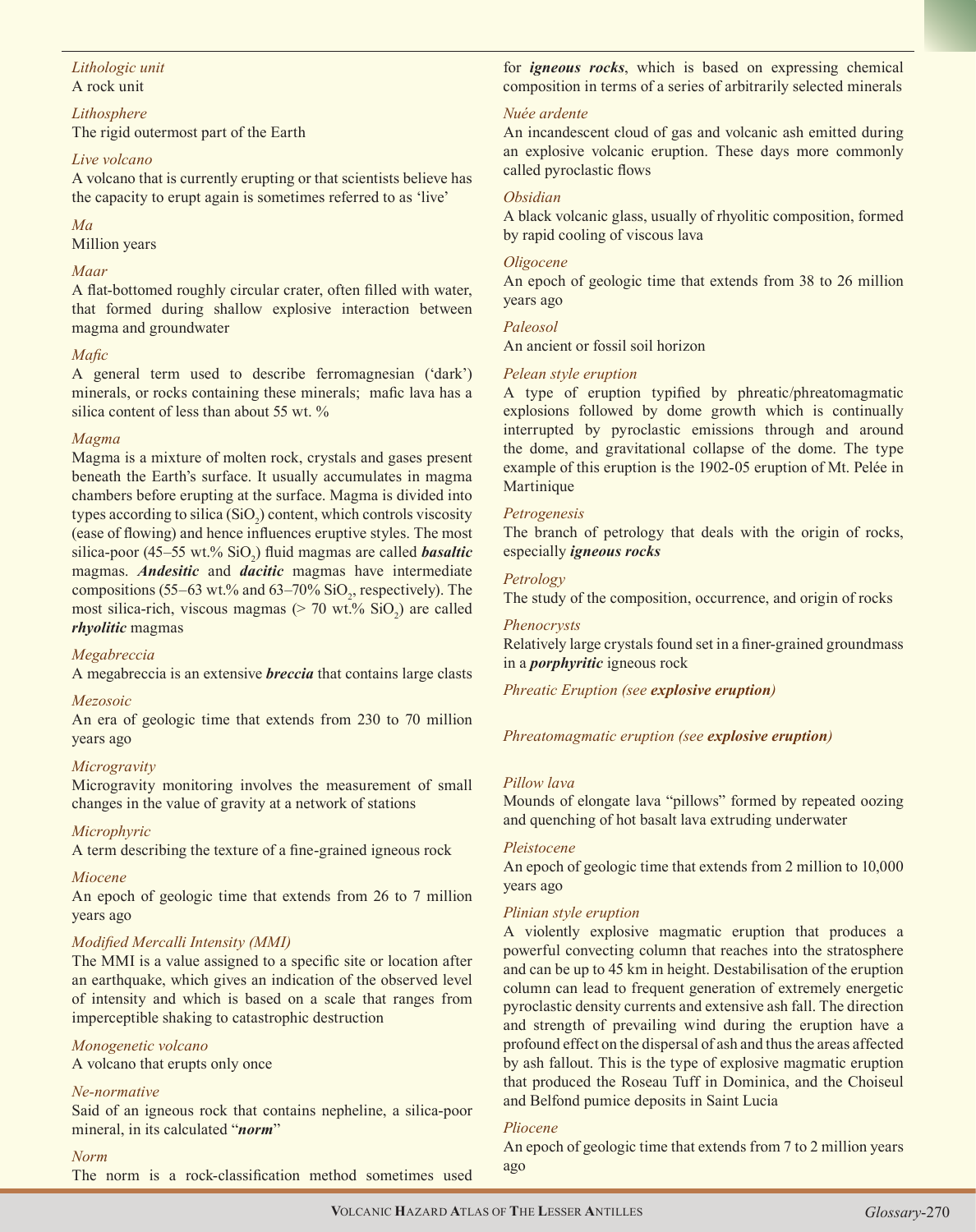#### *Plutonic*

A term used to describe igneous rocks that form beneath the surface of the Earth

#### *Polygenetic volcano*

A volcano that erupts repeatedly, often in an episodic manner

#### *Porphyritic*

A texture term which describes *igneous rocks* containing relatively large crystals (known as *phenocrysts*) set in a finergrained matrix

#### *Prediction*

A comparatively precise statement of the time, place and, ideally, the nature and size of impending activity. A prediction usually covers a shorter time period than a forecast and is generally based dominantly on interpretations and measurements of ongoing processes and secondarily on a projection of past history (cf. forecast)

#### *Proximal*

A term that means 'close to the source' (cf. *distal*)

#### *Pumice*

A lightweight volcanic rock that contains many vesicles (holes where gas bubbles used to be). Pumice is a quenched sample of gas-rich *magma* that has erupted explosively

#### *Pyroclastic*

The word pyroclastic is derived from two Greek words meaning "fire" and "broken". It refers to rocks which have been broken into fragments by the action of heat. The smallest fragments (less then 2 mm in diameter) are called *ash*. Fragments between 1mm and 1 cm in diameter are called *lapilli*. Larger fragments are called '*blocks*' if they were solid at the time they were fragmented and '*bombs*' if they were liquid.

#### *Pyroclastic fall (airfall)*

Pyroclastic fall refers to the *ash*, *lapilli*, *blocks* or *bombs* produced during an explosive magmatic eruption that fall to Earth, usually from an eruption column

#### *Pyroclastic flow*

A hot (100-600°C) fast-moving (>100 km/hr) mixture of **ash** and *pumice* fragments in a turbulent gas cloud travelling down the flanks of the volcano or along the ground surface. Such flows form when an eruption column or a lava dome collapses. They usually travel down valleys and cause total devastation of the area over which they flow. People in the path of a hot pyroclastic flow can be killed by asphyxiation, heat and noxious gases. Pyroclastic flows have been the main cause of destruction and loss of life in Montserrat since 1995

#### *Pyroclastic surge*

A highly-fluidised, low density, fast-moving turbulent flow. These are cold and wet when they form at the base of an eruption column (base surge) or hot and dry when they form on top or at the front of a pyroclastic flow (ash-cloud and ground surge, respectively). Pyroclastic flows and surges from Mt. Pelèe completely destroyed the town of St. Pierre in Martinique in 1902, killing about 30,000 people

#### *Pyroxene-phyric*

Said of an igneous rock that contains *phenocrysts* of the mineral pyroxene

#### *Quartz*

A common rock-forming silicate mineral (composition:  $SiO<sub>2</sub>$ )

#### *Quartz normative*

Said of an igneous rock that contains *quartz* in its calculated "*norm*"

#### *Quaternary*

An epoch of geologic time that extends from 2 million years ago to the present

#### *Rhyolite*

A type of volcanic rock with >70% SiO<sub>2</sub>. (see also **magma**)

*Risk (see volcanic risk)*

#### *Sandstone*

A type of sedimentary rock in which the particles range from 1/16 mm to 2 mm

#### *Saprolite*

A soft, earthy red or brown, decomposed igneous or metamorphic rock that is rich in clay, and formed in place by chemical weathering

#### *Scoria*

A highly *vesicular*, usually light weight, volcanic rock of *basaltic* or *andesitic* composition

#### *Sector Collapse*

Sector collapse, or edifice failure, is the collapse of a portion of a volcano, and is often a result of earthquakes, rising magma, or abundant precipitation in combination with high relief, steep slopes, and unstable or altered rock. Sector collapse often results in a *lateral blast* and/or *debris avalanche*

#### *Seismograph*

A group of instruments used to record earthquakes. A seismograph includes a seismometer as well as all equipment used to convert, transmit and display the signals generated by the seismometer

#### *Seismometer*

A sensitive instrument installed on or in the ground to detect earthquakes

#### *Self-potential*

A passive geophysical method that measures naturally occurring electrical potentials of rocks and groundwater

#### *Shale*

A fine-grained sedimentary rock that can be readily split along closely spaced bedding planes

#### *Silicic*

Said of a rock or magma that has about >  $62$  wt. % silica (SiO<sub>2</sub>). (synonym = felsic)

#### *Siltstone*

A fine-grained sedimentary rock containing particles that range in size from 1/16 - 1/256 mm

#### *Somma*

A caldera or volcanic crater partially filled by a new central cone; named after Mt. Somma in Italy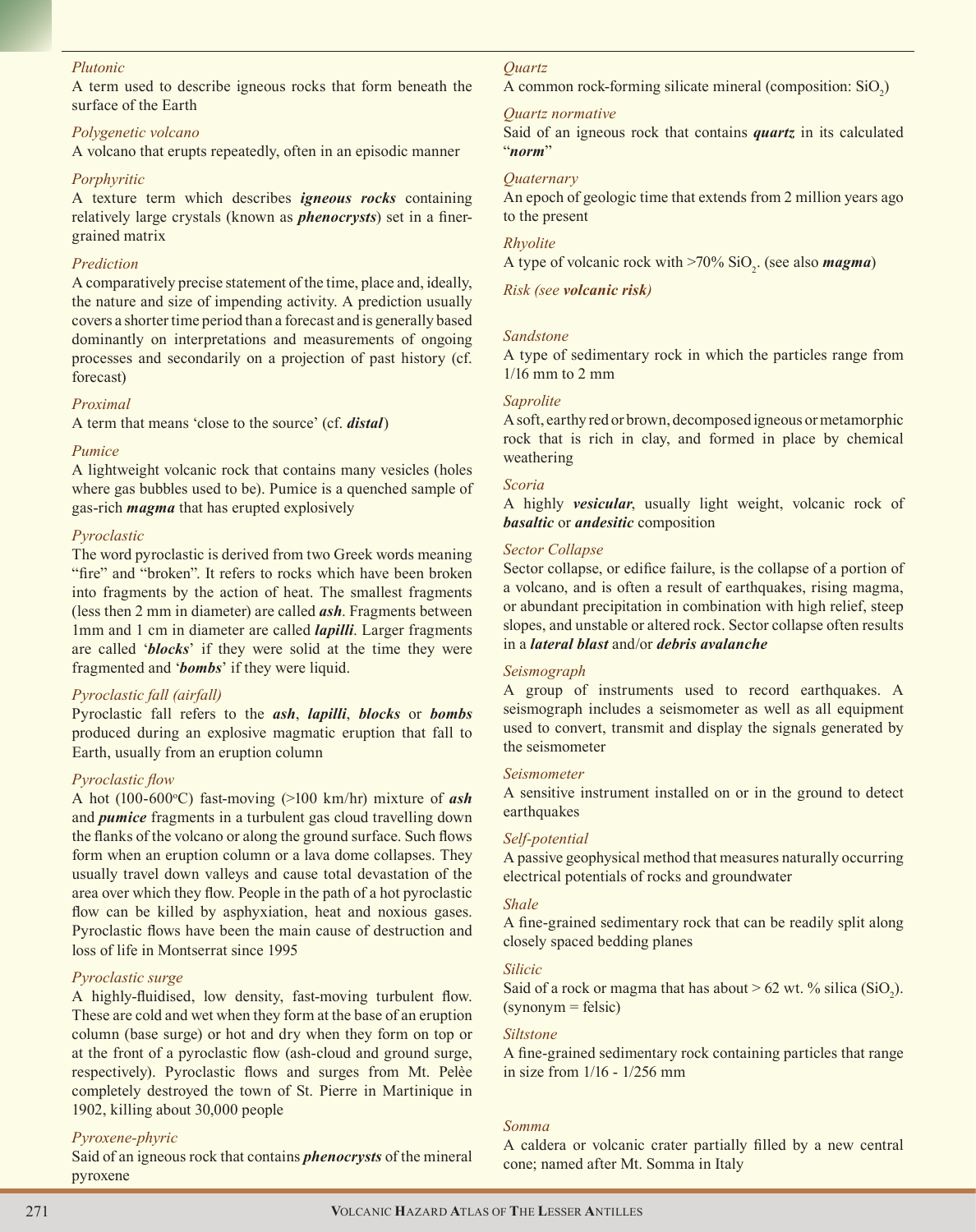#### *Soufrière*

Soufrière, the name of several Caribbean volcanoes, and the name commonly used in the Caribbean for *fumarole* or fumarolic area, means "source of sulphur"

#### *Spatter*

*Lapilli* to *bomb*-size fragments of basaltic lava often produced by non-explosive Hawaiian-type eruptions. Spatter only remains airborne for a short period of time, and is therefore still liquid when it hits the ground surface

#### *Stratigraphy*

The study of stratified (bedded) rocks, especially their sequence in time, the character of the rocks and the correlation of beds in different localities

#### *Stratovolcano*

A large volcanic edifice constructed of layers of lava flows interbedded with pyroclastic deposits. Stratovolcanoes tend to have a steeply conical form, and may display very persistent activity (e.g. Etna and Stromboli in Italy); erupt at fairly regular intervals (e.g. Kick 'em Jenny) or alternate periods of activity with long periods of inactivity (e.g. Mt. Pelée). The length of these periods is very variable, and can reach thousands of years

## *Strombolian eruption*

Strombolian eruptions are named after Stromboli volcano off the west coast of Italy, where a typical eruption consists of the rhythmic ejection of incandescent cinder, *lapilli*, and *bombs* to heights of a few tens or hundreds of feet. Lava flows may also occur, and ash may be present in relatively minor amounts. The *tephra* accumulates near the central vent and builds a cinder cone. Magma associated with Strombolian activity is *basaltic* or *andesitic*

#### *St. Vincent style eruption*

Explosive eruption of vesiculated basaltic andesite from an open crater, resulting in scoria and ash flows as well as surges, *lapilli* and *ash* fall. The type example of this eruption is the 1902 eruption of The Soufrière in St. Vincent

#### *Subaerial*

On the Earth's surface, as opposed to *subaqueous* (underwater)

#### *Subaqueous*

Underwater, as opposed to *subaerial* (on the Earth's surface)

#### *Subduction*

The process by which one of the plates of the Earth's crust descends beneath another plate

## *Substratum*

Any layer underlying the true soil

## *Sulphur fire*

A sulphur deposit that catches on fire can produce burning, molten sulphur that flows downhill. While it is flowing, it may have the appearance of fluid lava. As the sulphur burns, however, it vaporises rather than solidifying, and leaves little or no trace

## *Swarm*

A group of many earthquakes of similar size occurring closely clustered in space and time with no dominant main shock

#### *T phase*

T-phase, also known as "T-waves", are low frequency sound

waves that are transmitted very efficiently through the ocean and are recorded on seismographs. They can be generated by earthquakes or large landslides near or beneath the sea, or by submarine explosions such as eruptions. All of the historical eruptions of Kick 'em Jenny have generated T-phase signals

#### *Tectonic Earthquake*

A rupture in the stiff, outermost part of the Earth called the lithosphere. Tectonic earthquakes are triggered by the movement of tectonic plates relative to one another. (cf. *volcanic earthquake*)

#### *Telemetry*

The set of instruments and communications that send a data signal from their source to a distant data acquisition system

#### *Tephra*

All *pyroclastic* fragments that fall to the ground from eruption columns

#### *Tertiary*

A period of geologic time extending from 65 million years ago to the present

#### *Tiltmeter*

A sensor that detects the 'tilt' of the ground, and which is used for measuring ground deformation at volcanoes

#### *Tsunami*

A tsunami is a large wave generated by the sudden displacement of water resulting from underwater disturbances such as a large earthquake or submarine volcanic eruption. Tsunamis travel extremely fast, reaching ~800 km/hr in the deep oceans. When tsunamis reach land they inundate low-lying coastal areas

## *Tuff*

A general name for consolidated ash or *tephra*, usually with clasts less than 2 cm

## *Tuffaceous*

Pertaining to sediments which contain up to 50 % *tuff*

## *Ultrabasic*

Said of a *mafic* igneous rock that consists essentially of ferromagnesian (dark coloured) minerals and contains almost no *quartz* and *feldspar*

#### *Unconformity*

The contact between older rocks and younger sedimentary rocks in which at least some erosion has removed some of the older rocks before deposition of the younger

#### *Unconsolidated unit*

Unit containing loosely arranged or unstratified sediment whose particles are not cemented together

## *Undersaturated*

A term used to describe igneous rocks deficient in  $SiO<sub>2</sub>$ 

#### *Unlithified unit*

A unit that has yet to undergo the process of lithification, i.e. has not yet been converted from loose sediment into indurated rock

## *Vesicular*

Texture of a volcanic rock characterised by an abundance of void spaces (cavities formed by entrapment of gas bubbles during